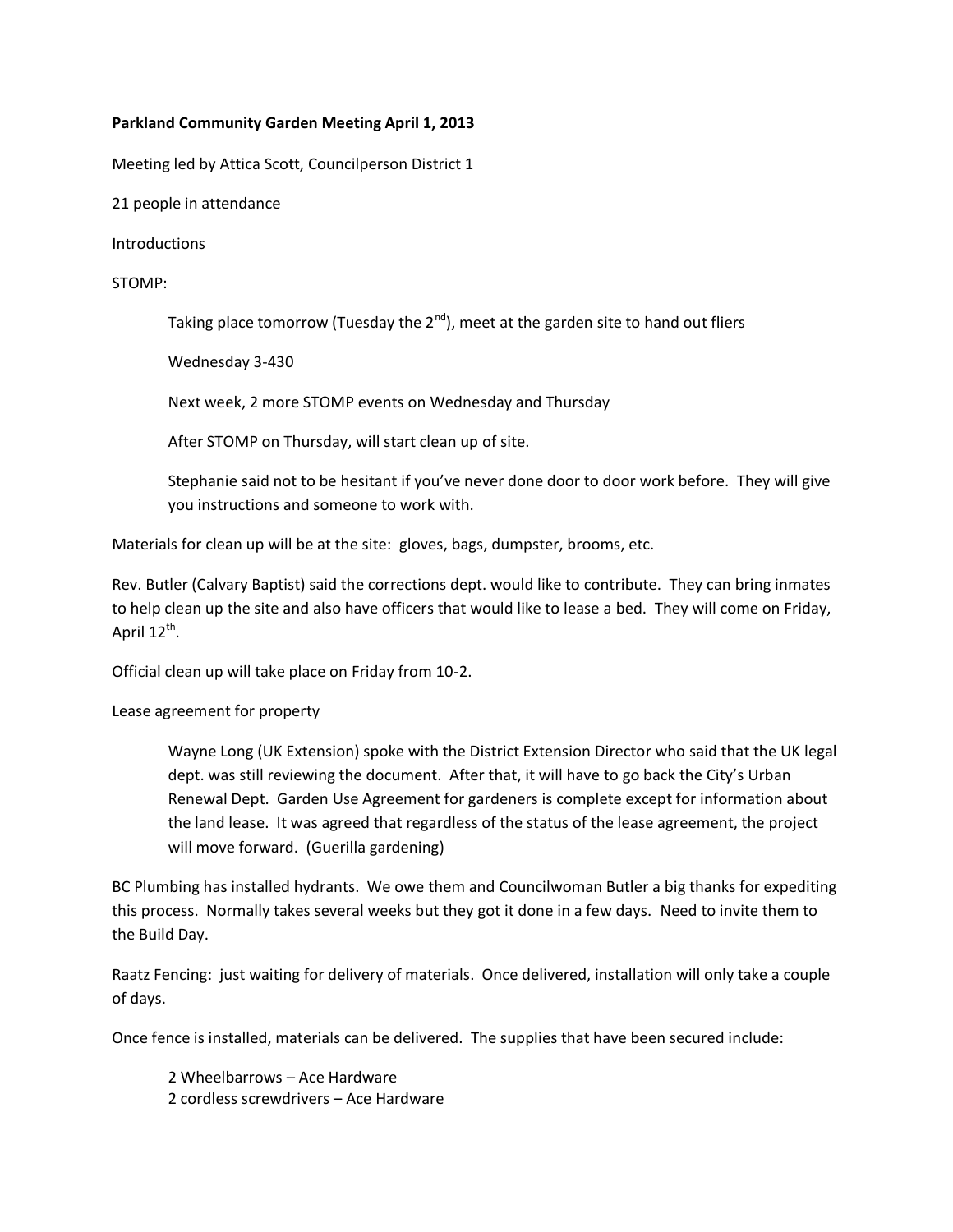3 shovels – Youth Build 10 steel rakes – Brightside 10 yard rakes – Brightside 5 push brooms – Brightside Litter bags, gloves – Brightside Dumpster – Solid Waste Management Services 4 picnic tables – Metro Parks Bobcat – Earthbound Generator – the Edwards

Earth Bound was the first to step up and help last year by cutting many vacant lots with their equipment.

Locks are being selected. They will be word combination locks.

Still need compost bins. Mr. Edwards has a contact that may be able to provide them.

Still need wood chips. Sarah (UK Extension) is working with Limbwalkers Tree Service and city arborists to try and get free wood chips. Button Seed Co. has gone out of business and will donate the landscape fabric they have left. Sarah will find out how much there is.

If you know of a source for woodchips, please email Sarah. Sarah and Donna will also contact LG&E to see if they will deliver their wood chips to the site.

Wayne and Ari will coordinate the volunteers on Build Day. There will plenty of non-strenuous activities for those that can't help with the actual build. Ari will have projects and people can also take part in the documentary.

Volunteer Training/Coordination meeting moved to Friday, April 12 from 10 am to 2 pm.

Attica is finding out what kind of paint is needed for the raised beds made of cedar. The Center for Neighborhoods received a large donation of paint last year and she will see if it is the right kind. Boys West End School has an art therapy program and they could possibly come to paint the beds on the build day.

Contingency plan: If it rains on the Build Day, it will be postponed to the following Saturday, April 20. Attica will come up with some work that can still be done if people show up and can't come back the following Saturday.

The email with the meeting notes will contain links to the facebook event page and the Metro United Way page where volunteers should sign up so we can get some free materials.

Attica will follow up with WLKY. They had expressed interest in helping by getting local businesses involved.

There is discussion about a new report to update the corridor. Attica has put together a questionnaire about the residents' vision for the neighborhood and it has been handed out at local churches. Bill Gatewood will bring some to the Build Day so people can fill them out there.

Sustainability of the project is key. Core group and larger group should continue to meet to keep the garden going and work on future funding.